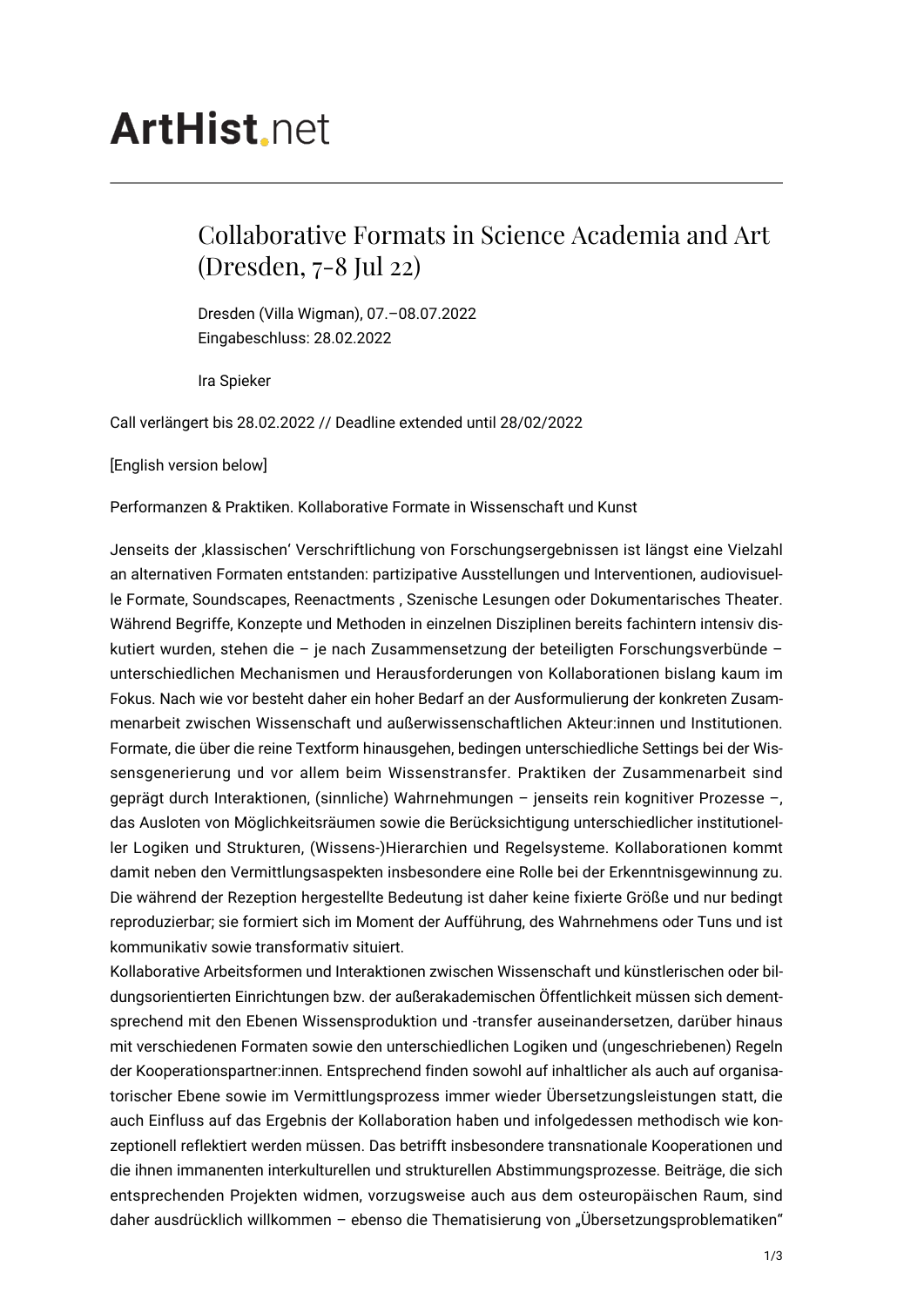## ArtHist.net

in Bezug auf Sprache, Grenzen, Narrative, Erinnerungskulturen und Identitätspolitiken in beispielhaften Projekten.

Erbeten werden Vorschläge aus den Geistes- und Kulturwissenschaften und ihren Einrichtungen sowie von freiberuflich Tätigen. Die Vorträge sollten sich einem der folgenden Themenfelder zuordnen lassen:

- Wissen: Spezifika der Generierung und der Vermittlung (Forschungsdesigns, methodische Zugänge und Auswertung bzw. Aufbereitung der Daten) – analog zu den gewählten Formaten

- Formate: Konzeptionelle Überlegungen und methodisches Vorgehen am Beispiel spezifischer Projekte

Kollaborationen: Reflexion von gelungenen ebenso wie von konfliktbehafteten oder gescheiterten Projekten in ihrer Genese, Umsetzung und Rezeption sowie vor allem der kommunikativen Prozesse während der Zusammenarbeit

- Transfer: Vermittlungsprozesse zwischen Disziplinen, Institutionen, nationalen Zuschreibungen, Sprachen

Ihr Abstract (max. 3.000 Zeichen) incl. CV schicken Sie bitte bis zum 28. Februar 2022 an k.schuchardt@isgv.de und ira.spieker@mailbox.tu-dresden.de

Tagungssprachen sind Deutsch und Englisch

Veranstalter: ISGV Dresden – mit Unterstützung des Johann Gottfried Herder-Forschungsrats

--

Performances & Practices. Collaborative Formats in Science Academia and Art

Research results continue to be presented in written form; this is despite multiple alternative formats of representation having emerged during the last decades: participatory exhibitions and interventions, audio-visual formats, soundscapes, re-enactments, staged readings or documentary theater. While alternative terms, concepts, and methods have already been intensively discussed within several disciplines, the different mechanisms and challenges of collaborative work depending on the participating research networks - have hardly been in focus so far. Therefore, there is still a great need to formulate concrete collaborations between academic and non-university actors and institutions. Formats that go beyond pure text require different settings for knowledge creation and especially for knowledge transfer. Practices of collaboration are characterized by interactions, (sensual) perceptions – beyond purely cognitive processes –, the exploration of opportunity spaces as well as the consideration of different institutional logics and structures, hierarchies and control systems. In addition to the mediation aspects, collaborations thus play a role in gaining knowledge. The meaning produced during inception of a project is therefore not a fixed quantity and maybe cannot be reproduced. It is formed at the moment of performance, perception or action settings and is situated communicatively as well as transformatively.

Collaborative forms of work and interactions between academic and artistic or educational institutions (or the non-academic public) must accordingly deal with knowledge production and transfer, as well as different formats, logics and (unwritten) rules of the cooperation partners. Accordingly, translations take place again and again, both on the content level and on the organizational level as well as during the mediation process. These modes of translation influence the results of such collaborative spaces and consequently ask for modes of releflection that methodological as well as conceptual. This particularly applies to the inherent transnational collaborations and the inter